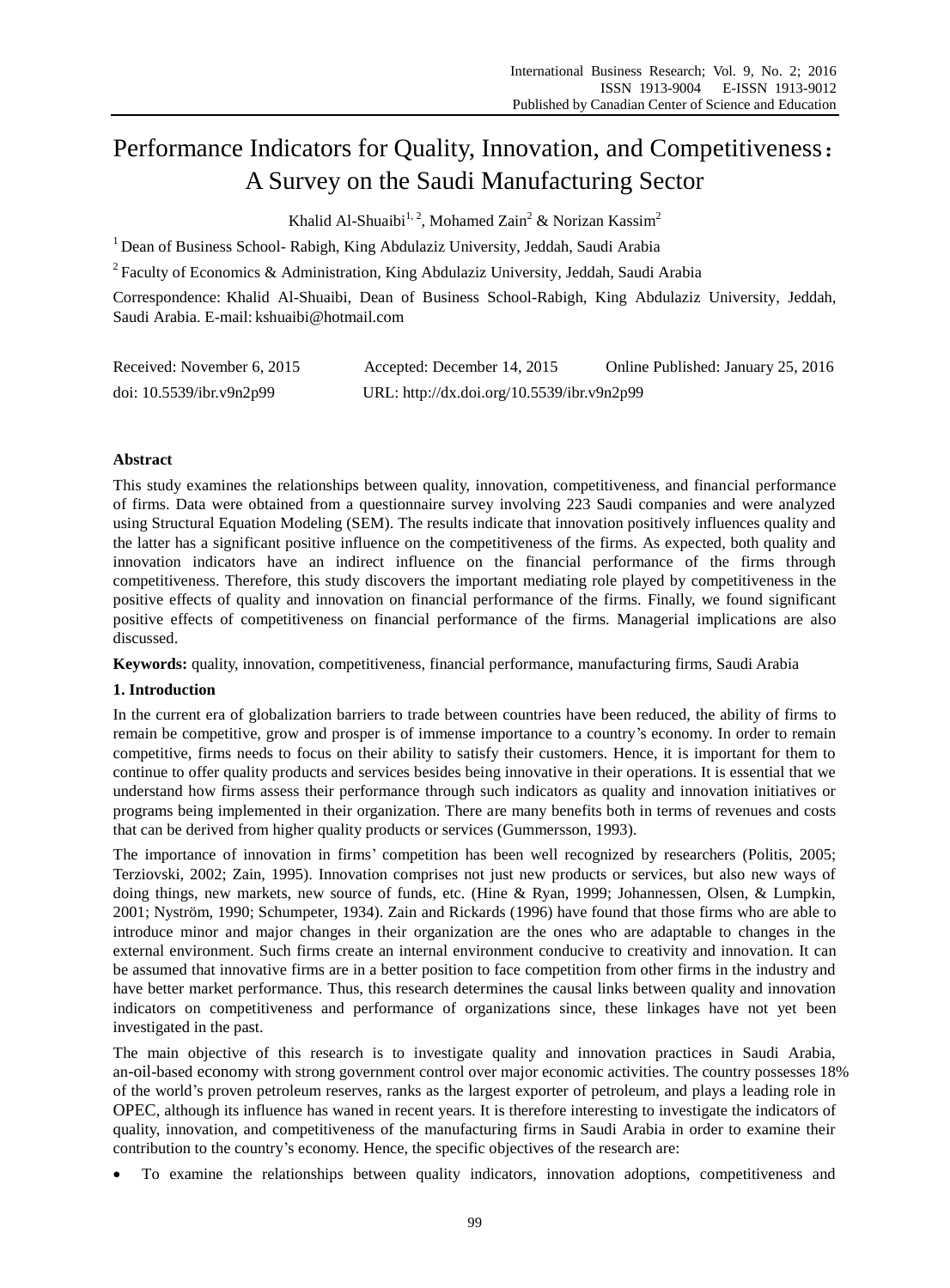performance of manufacturing firms in Saudi Arabia.

- To investigate whether quality indicators of firms positively influence the competitiveness and performance of the firms in Saudi Arabia?
- To investigate whether innovation indicators of firms positively influence the competitiveness and performance of the firms in Saudi Arabia?
- To investigate whether innovation indicators of firms positively influence the quality indicators of the firms in Saudi Arabia?

So far there has not been any research done in Saudi Arabia on the subject matter of this research. The result of this research will produce new knowledge about the roles of quality, innovation, and other "winning order factors" in contributing positively to the firms' performance and competitiveness in Saudi Arabia, where this concept is naive.

# **2. Conceptual Framework and Hypotheses**

This study suggests a conceptual model deduced from the literature. The innovation, quality, competitiveness and performance (hereinafter, it is referred to as "IQCP") model consists of the following dimensions; Innovation, Quality, Competitiveness, and Financial Performance (Figure: 1). The background literature and detail descriptions of the dimensions with their possible linkages with each other are described later.

# *2.1 Quality Indicators*

Over the years, organizations throughout the world have introduced and implemented many quality initiatives, programs, and innovations in their efforts to improve their performance and to make them more competitive. Nowadays, very few firms can afford to ignore such programs (e.g., TQM) in their organization (Dean & Bowen, 1994). For example, many researchers (e.g., Ahire, Golhar, & Waller, 1996; Flynn, 1994; Mehra & Joyal, 2011; Samson & Terziovski, 1999) have found strong and positive relationships between implementation of quality programs and organizational performance.

In Australia, Prajogo and Sohal (2003) have found that a quality program (TQM) significantly and positively relates to both product quality and product innovation performance. They also found significant causal relationship between quality performance and innovation performance, which indicates that achievement of one aspect of performance could impact the other. In addition to quality regarded as a "qualifying criterion" for competitiveness (Hill, 1985), there are many other factors (such as speed, dependability, flexibility, cost, etc.) collectively known as "winning order criteria" should be considered by firms in order to remain competitive [\(Bolwijn & Kumpe, 1990;](http://www.emeraldinsight.com/journals.htm?issn=0265-671X&volume=20&issue=8&articleid=840631&show=html#idb6) [Hamel & Prahalad, 1994;](http://www.emeraldinsight.com/journals.htm?issn=0265-671X&volume=20&issue=8&articleid=840631&show=html#idb25) Slack, Chambers, & Johnston, 2010; [Tidd, Bessant, & Pavitt,](http://www.emeraldinsight.com/journals.htm?issn=0265-671X&volume=20&issue=8&articleid=840631&show=html#idb55)  [1997\)](http://www.emeraldinsight.com/journals.htm?issn=0265-671X&volume=20&issue=8&articleid=840631&show=html#idb55). Slack et al. (2010) defined quality characteristics or indicators of a product or service in terms of: (1) functionality, i.e. how well the product/service does its job; (2) appearance, i.e. its aesthetic appeal, look, feel, etc.; (3) reliability, i.e. the consistency of its performance over time; (4) durability, i.e. its total; useful life; (5) recovery, i.e., how easy it is for any problems with the product/service can be resolved, and; (6) contact, i.e., the nature of person-to-person contact that might occur. It is also very important that these characteristics are measurable in terms of a variable or an attribute. Thus, our first two hypotheses are:

**H1**: Quality (product functionality, appearance, reliability, durability, recovery, and contact) of firms positively influences the competitiveness of the firms.

**H2**: Quality (product functionality, appearance, reliability, durability, recovery, and contact) of firms positively influences the performance of the firms.

# *2.2 Innovation and Competitiveness Indicators*

According to Nyström (1990) innovation is about "the creation of the future". It is the new way of doing things so that a firm can continue to survive, prosper and be adaptable to the ever changing environment. Schumpeter (1934), who is widely recognized among the earliest contributors on the theory associated with innovation (Rickards, 1985) was considered as the 1st person to understand the importance of innovation throughout firms' levels of competition.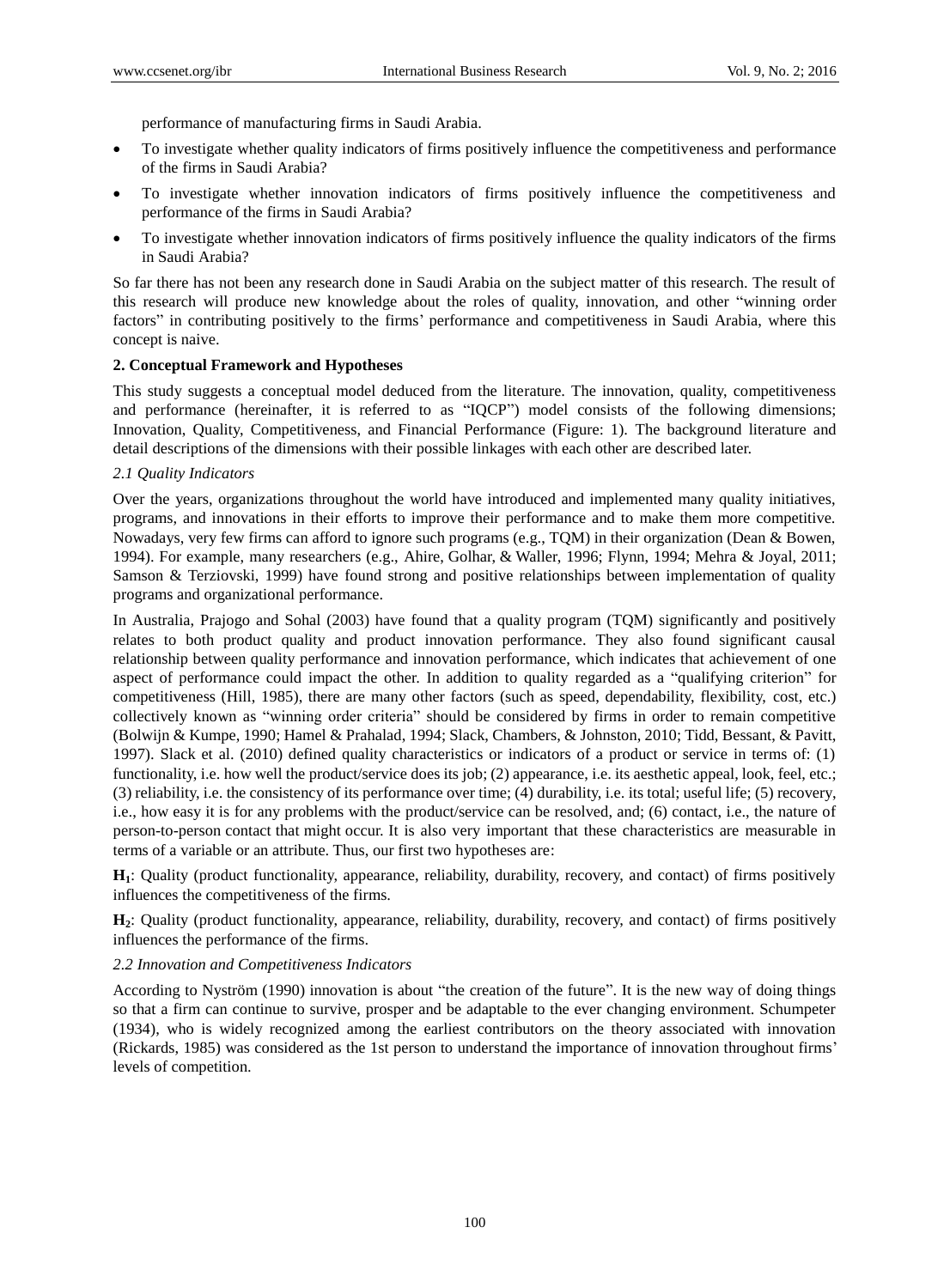

Figure 2. The IQCP model

He asserted that an innovation is not only just new services or products, but also a new market, a new source associated with funds, a new supplier, and so forth (Nyström, 1990). Innovation is certainly found to play an important role throughout contributing and also securing ecological competitive edge in today's agencies (Tushman & Nadler, 1986). The capacity to innovate is the ability of the organization to adopt or implement new ideas, processes, or products successfully (Burns & Stalkers, 1961; Hurley & Hult, 1998). Gaynor (2002) remarked that innovation won't require a genius, but it really does require a system-wide determination to follow unique options. Similarly, Drucker (1998) clearly stated that innovation is work rather than genius understanding that successful innovation requires challenging, focused, in addition to purposeful operates. The innovativeness of the firm's traditions acts in collaboration with various structural properties of the company to help affect it is innovative capacity. Innovativeness of the firm's traditions, when along with its resources along with organizational characteristics, creates a larger capacity to help innovate. Firms having greater impressive capacity could be more successful in answering and adjusting their circumstances and with developing new capacities that permit them to obtain a aggressive advantage in addition to higher functionality (Montes, Moreno, & Fernández, 2004). One example is, innovativeness is regarded as one of the most critical indicators for a company in a food business to compete in equally domestic in addition to international promotes (Capitanio, Coppola, & Pascucci, 2014; Grunert et al., 1997; Rama, 1996, 2008).

A couple main varieties of innovation are generally vital to be able to competitiveness involving firms: Major and constant improvement or maybe incremental inventions (Lin & Chen, 2007; Zain, 1995; Zain & Rickards, 1996). Radical inventions allow organization to obtain big or maybe drastic improvement with the help of certain technological know-how while incremental creativity enables them to keep about improving their operations which will help prevent them through lagging driving their rivals. Examples involving radical innovation such as a product or a process which resulted from your new technological know-how that changes the way we accomplish things. Incremental inventions include improvements to an existing merchandise, service, or maybe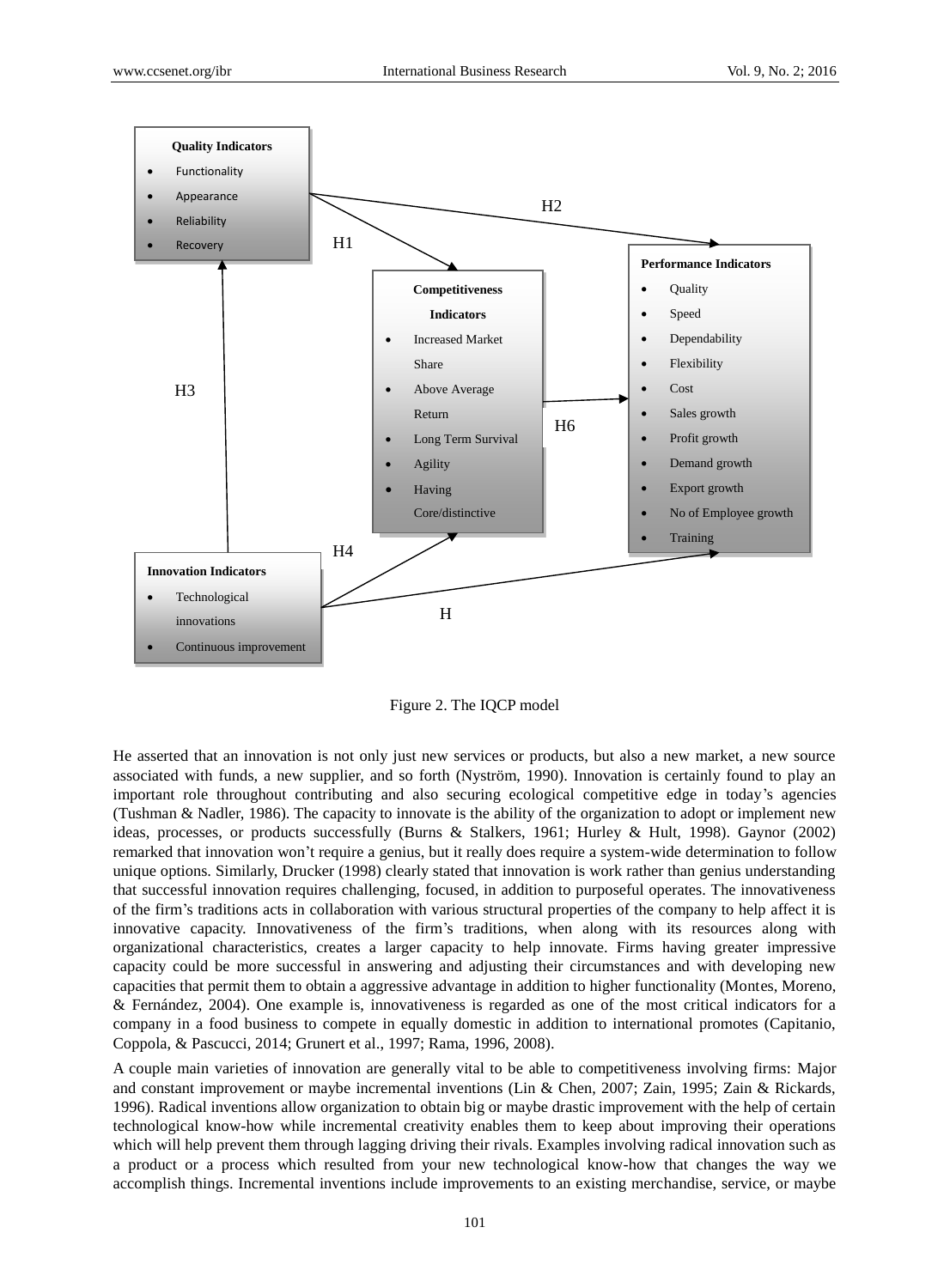process (Terziovski, 2002). While argued by Butler and Collins (1996), firms can perform competitive gain by fitting their business strategies to properly take care of new technological know-how implementation. For example, appropriate use of technology, including information technological know-how, can aid the creativity process and overall competitiveness of organizations (Hine & Ryan, 1999) as well as making them to be more agile (Zain, Flower, Abdullah, & Masrom, 2005). Facing intense intercontinental competition, fast technology progression, and customers' getting older expectations, innovation is often a primary procedure by which firms basically adapt (Eisenhardt & Tabrizi, 1995).

Over time the self-discipline of creativity management has rapidly developed into a separated research field that has been developing fast in terms of attention committed by economics, proper management, and organizational sciences (Trienekens, Lorrie Uffelen, Debaire, & Omta, 2008). Being a matter involving fact, during the past few decades there were many research that investigated the true secret success components and way to attain reasonably competitive advantage as a result of innovation (Huizenga, 2000). Thus, our 3rd hypothesis will be:

**H3**: Innovations (radical and continuous improvement) adopted by firms positively influence the Quality of the firms.

The Global Competitiveness Report defines competitiveness as the ability of any country or a firm to create proportionally more wealth as compared to its rivals in Global markets (IMD, 1995). Competitiveness is surely an essential requirement of a firm because of it every single child survive competition. Capitanio et al. (2009) get that creativity plays an important role throughout enhancing firms' competitiveness already in the market. Even though there is no universal explanation of competitiveness, this cardstock defines it as ability of any firm to be able to persuade customers to select it products over these of others (Feurer & Chaharbaghi, 1994). To become competitive, it is necessary that a firm possesses specific competences (Prahalad & Hamel, 1990; Singh, Garg, & Deshmukh, 2008) and become innovative (Simon, 2009; Zain & Kassim, 2010). In this way, a firm will survive but it is able to continue growing and become sustainable (Searcy, 2011) over a long interval time. It is usually able to increase its market share (Zahra & Covin, 1993), capable to obtain earlier mentioned average returning (Hitt & Hoskisson, 2013), and capable to be agile or maybe adaptable to be able to changes even in the turbulent surroundings (Kodish, Gibson, & Amos 1995; Zain et al., 2004).Thus, our fourth hypothesis is:

**H4**: Innovations (radical and continuous improvement) adopted by firms positively influence the competitiveness of the firms.

# *2.3 Performance Indicators*

Hine and Ryan (1999) have found that, among small service firms, the more innovative ones are of greater potential value to their industry. Also, Lin and Chen (2007) found that innovation, especially administrative innovation, was the most important factor in explaining sales among Small and Medium Enterprises (SMEs). According to Linder (2008), research in different industries has shown that effective innovation is correlated with better total returns to shareholders and thus to high performance. Innovation has been found to be a major contributor to firm success in both manufacturing and service industries and for small and large firms (see Calantone, Cavusgil, & Zhao, 2002; Dilk, Gleich, Wald, & Motwani, 2008; Grawe, Chen, & Daugherty, 2009; Kandampully, 2002; Laforet & Tann, 2006; Oke, 2007; Ota, Hazama, & Samson, 2013). Nonetheless, many past studies of the relationship between innovation and performance have produced mixed results (see Capon, Farley, & Hoenig, 1990; Chandler Hanks, 1994; Debackere, Van Looy, & Vliegen 1997; Hine & Ryan, 1999; Kmieciak, Michna, & Meczynska, 2012; Li & Atuagene-Gima, 2001; Low, Chapman, & Sloan, 2007). Hence, this research represents another try at re-examining this relationship. In Taiwan, Kuei, Madu, and Lin (2001) have observed that high quality-tendency systems tend to perform better than low quality-tendency systems on cost savings in managing supply chain. Also, Madu, Kuei, and Jacob (1996) have found that organizational performance is linked to critical quality factors such as employee satisfaction, customer satisfaction, and employee service quality. Furthermore, Prajogo and Sohal (2002) have found that TQM significantly and positively relates to both product quality and product innovation performance although it appears that the magnitude of the relationship is greater against product quality. They also found significant causal relationships between quality performance and innovation performance suggesting that achievement of one aspect of performance could impact the other. According to Bell and Omachonu (2011) giving emphasis on implementing a documentation system was found to be linked to business performance as measured by return on assets. However, a study on the relationship between TQM practice and organizational performance by Samson and Terziovski (1999) has found that TQM practice intensity helped explaining a significant proportion of variance in performance. They have found that not all of the categories of TQM practice were particularly strong predictors of performance. Also, the results of a study on SMEs in Poland could not confirm that information technology capability has a significant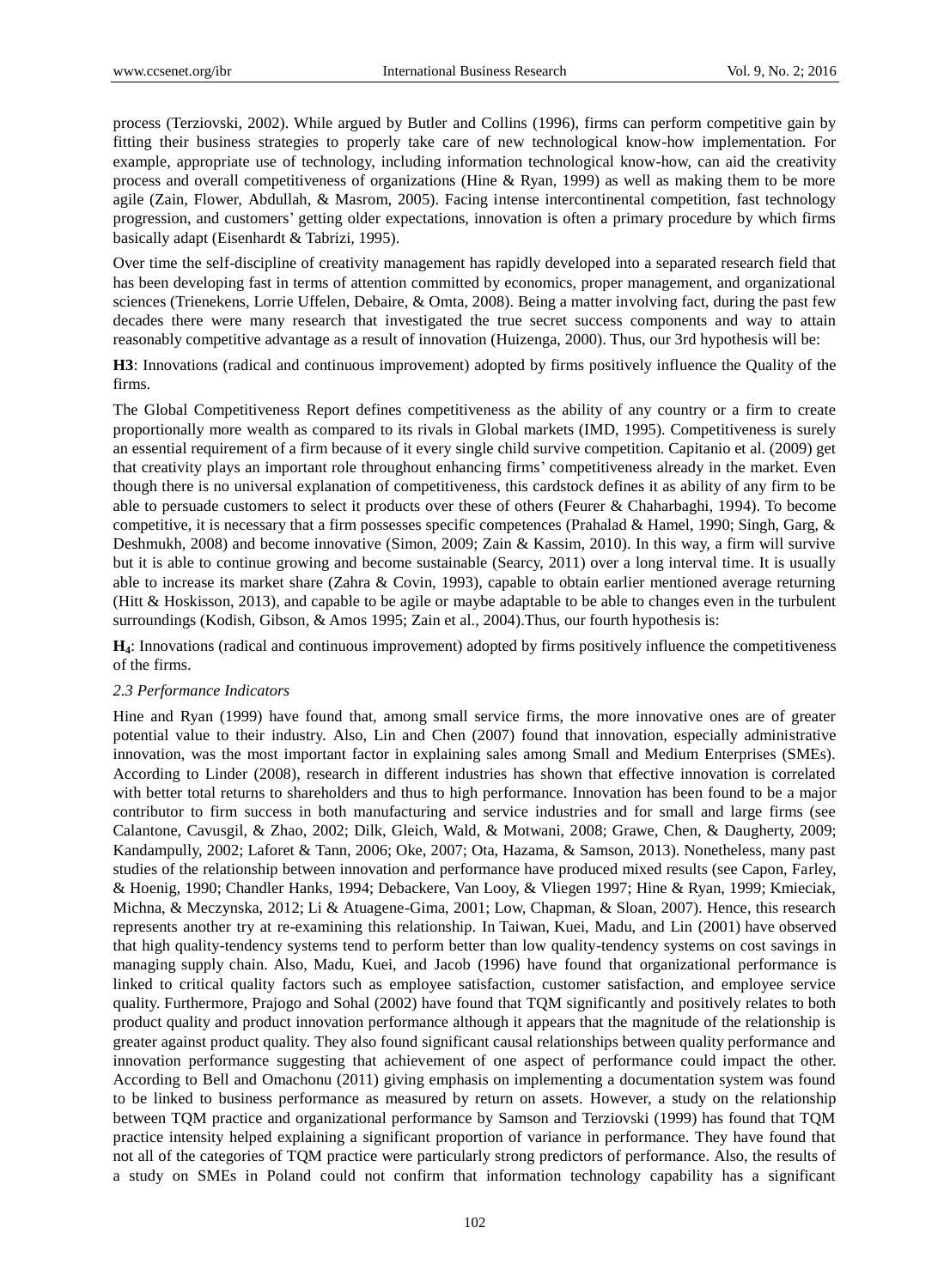moderating effect on the relationship between innovativeness and firm performance (Kmieciak et al., 2012).

According to Richard, Devinny, Yip, and Johnson (undated), organizational performance covers three specific areas of firm outcomes: (1) financial performance (such as profits, return on investment, etc.); (2) market performance (such as market share, sales, etc.); and (3) shareholder return (such as economic added value, total shareholder return, etc.). Thus, performance indicates what the organization has achieved as a result of doing its activities over the years. Thus, our fifth and sixth hypotheses are:

**H5**: Innovations (radical and continuous improvement) adopted by firms positively influence the performance of the firms.

**H6**: Competitiveness of the firms positively influences their performance.

# **3. Research Methodology**

This research was carried out in three stages. In the first stage, a questionnaire was designed to measure quality indicators, innovation indicators, and competitiveness indicators to evaluate the performance indicators. The Stage two involved the sampling, determining the response rate, and the appraisal of the measurement method. Finally, in stage three, Exploratory Factor Analysis (EFA) and Confirmatory Factor Analysis (CFA) were performed before Structural Equation Modeling (SEM) was used to test the causal relationships among the constructs.

# *3.1 Measures*

In order to conduct this empirical research, the variables in theoretical model were operationalized using previously validated research instruments (Ekvall et al., 1983; Zain, 1996; Zain & Kassim, 2010). The survey questionnaire is divided into six parts. Part one contains 17 items pertaining to quality indicators (Slack, Chambers, & Johnston, 2010); part two consists of 11 items pertaining to innovation indicators (Zain, 1996); part 3 is about 12 items pertaining to performance indicators (Slack et al., 2010); part four consists of 13 items pertaining to competitiveness indicators (Zain & Kassim, 2010); part five contains 8 questions on financial performance of the firms over the last five-year period prior to the start of the research; and finally, part six lists five items about the respondent's demographic characteristics. All the items listed in the first four parts of the questionnaire were measured with a forced six-point Likert-type scale, anchored from strongly disagree (1) to strongly agree (6). The even numbered rating scales were used to minimize social desirability bias arising from respondents' desires to please the interviewer or to appear helpful to him/her by choosing the midpoint score (Garland, 1991). For part 5, it was measured with a three-point Likert scale;  $1 =$  below industry average,  $2 =$ industry average, and  $3 =$  above average. The questionnaire was originally written in English then translated into Arabic language. To ensure the accuracy of the translation job, the questionnaire was then back-translated into English (Douglas & Craig, 1983).

# *3.2 Sample*

In stage two, the companies operating in Saudi Arabia were selected for this study. Saudi Arabia is a member of the G-20. It is an oil rich country with GDP of \$748.4 billion with a GDP growth of 4% (Current US\$) (2013 data) (databank.worldbank.org, u. d.). 60.4% of the country's economy comprises of industrial sector, while 36.4% comprises of services sector. As an emerging market with a strong economy and growing industrial and services sectors, Saudi Arabia has become an attractive area for an empirical study.

The sample was comprised of Saudi listed companies and large private companies including both manufacturing and services sectors firms. The respondent companies were selected in a stepwise process. In the first step, 165 Saudi companies listed in the Tadawul All-Share Index (TASI) database were selected. Since, a reasonable number of large companies in Saudi Arabia are not listed in the index, therefore stratified sampling method was adopted, we selected 213 large and medium sized companies from the directory of private companies published by the Ministry of Commerce and Industry of Saudi Arabia (Statistical Report, 2012). Thus, the eventual sample for this study comprises of 378 Saudi companies.

# *3.3 Survey and Response Rate*

An electronic questionnaire was sent to the CEO/Operations Manager of each firm in the selected sample. Follow up emails were also sent to the companies to ensure a better response rate. Among the questionnaires that were returned to us, those with high missing values were dropped from the sample. Thus, the final sample used in this study comprises a total of 223 companies, giving us a response rate of 58.99%, which is an acceptable response rate for this study (Anderson & Gerbing, 1988; Hair & Black, 2010).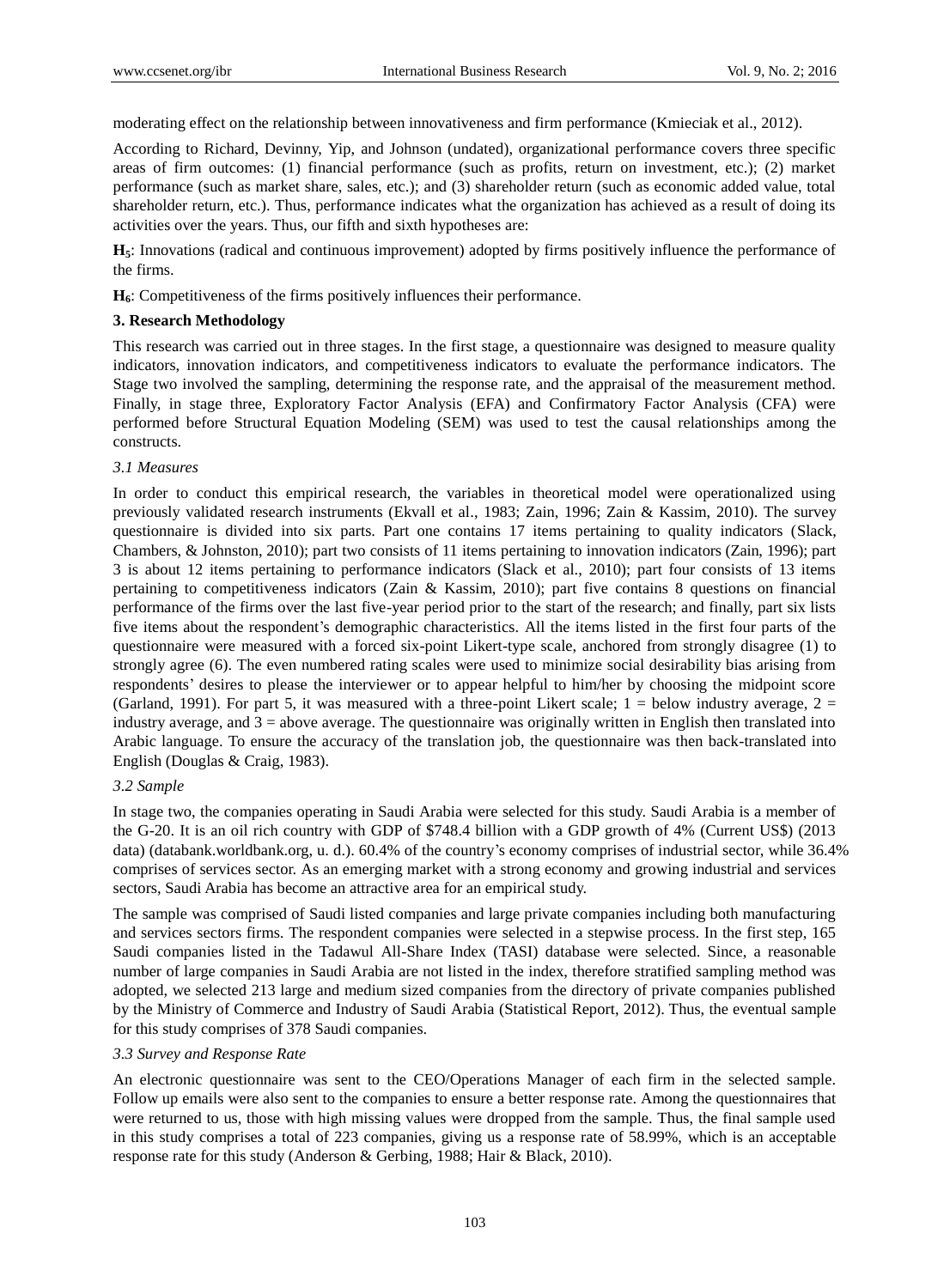# **4. Data Analysis**

The data was analyzed in several steps to test the hypothesized relationships. First of all, the data was checked for normality and multicollinearity as well as for Common Method Bias (CMB). The EFA was then performed to explore the underlying factor structure of the data and also to test whether the model fits the data before conducting Structural Equation Model (SEM). On the basis of pattern matrix obtained from EFA, CFA was performed to examine the measurement reliability and validity as recommended by Anderson and Gerbing (1988). CFA helped to test the model fit of the data to the SEM. After ascertaining the convergent validity and discriminant validity, the hypothesized structural model was tested using SEM (Hair, Black, Babin, & Anderson, 2010).

# **5. Results**

# *5.1 Characteristics of the Sample*

Table 1 shows descriptive statistics of the sample. It is evident that the sample is well diversified since there have been responses from managers from both the databases that contributed to our sample.

|  |  | Table 1. Sample characteristics $(N=223)$ |  |  |
|--|--|-------------------------------------------|--|--|
|--|--|-------------------------------------------|--|--|

|                            |                         | Freq $(N)$ | Percentage |
|----------------------------|-------------------------|------------|------------|
| Type of establishment      | Wholly own by Saudi     | 166        | 74.4       |
|                            | Joint-venture           | 48         | 21.5       |
|                            | Wholly own by foreigner | 9          | 4.0        |
| No. of years in operations | $3-10$ years            | 41         | 18.4       |
|                            | $11-20$ years           | 33         | 14.8       |
|                            | 21 years and above      | 149        | 66.8       |
| No. of products            | 1-2 items               | 19         | 8.5        |
|                            | 3-6 items               | 34         | 15.2       |
|                            | $7-12$ items            | 20         | 9.0        |
|                            | 13 items and above      | 150        | 67.3       |
| Industry                   | Manufacturing           | 137        | 61.4       |
|                            | <b>Services</b>         | 86         | 38.6       |

# *5.2 EFA Result*

All the 61 items in the data were subjected to principle component analysis. The principle component analysis revealed the presence of four components with Eigen values exceeding 1 (Table 2). An inspection of the scree plot showed a clear break after the fourth component. Using Catell's (1966) scree test, it was decided to retain the four components for further investigation. The same procedure was repeated using principal component extraction using promax rotation method. The Promax rotation method was used because the data demonstrated high correlations among the extracted factors. This procedure resulted in a final scale of 46 items belonging to the same four factors, thus confirming that the four-factor solution is the most fitting solution, accounting for 64.4% of the total variance explained.

In order to check for discriminant validity, pattern matrix was examined. It was found that the retained items loaded sufficiently on their respective factor and they have very low cross loadings on other factors. This shows that they have adequate discriminant validity and convergent validity (Hair et al., 2010). We then named factor one as "competitiveness", factor two as "quality", factor three as "innovation", and finally factor four as "financial" indicators.

# *5.3 CFA Result*

In the next step, the research team performed CFA on the data set using maximum likelihood method. Model fits were evaluated using the chi-square (χ2), degree of freedom (df), Goodness-of-fit index (GFI), Comparative fit index (CFI), Normed fit index (NFI), and the Root Mean Square Error of Approximation (RMSEA) because of their robustness, stability, and lack of sensitivity to sample size (Hair et al., 2010; Kassim & Abdullah, 2010).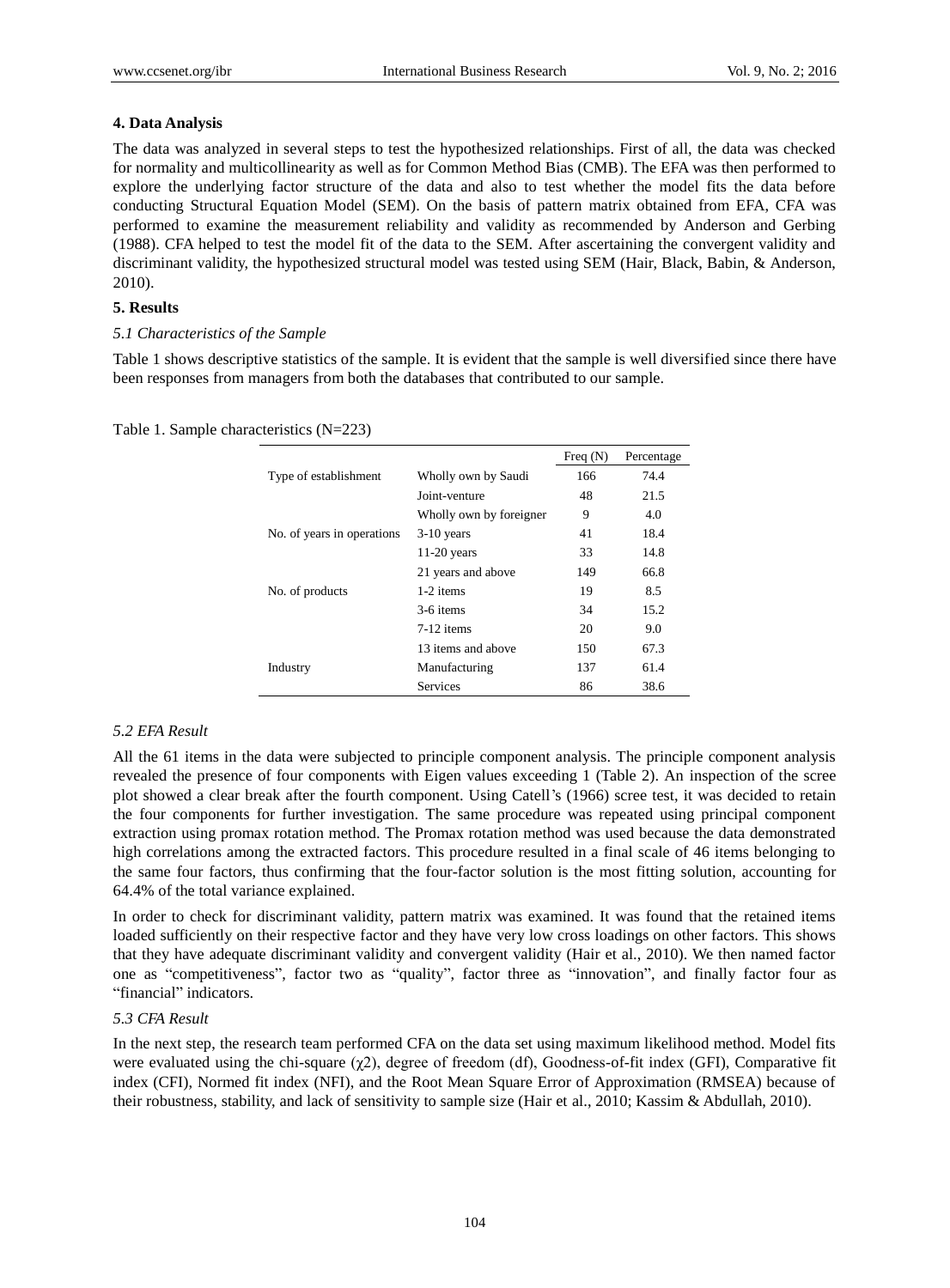# Table 2. Factor loadings of the condensed 46 items

|                 |                                                                                                     | Factor |      |      |      |
|-----------------|-----------------------------------------------------------------------------------------------------|--------|------|------|------|
|                 |                                                                                                     | 1      | 2    | 3    | 4    |
| Factor 1        |                                                                                                     |        |      |      |      |
|                 | The demand for our products/services has been growing steadily                                      | 0.96   |      |      |      |
|                 | The market share of our products/services has increased substantially over the last 5 years         | 0.85   |      |      |      |
|                 | The market for our products/services is growing very fast                                           | 0.82   |      |      |      |
|                 | We have been experiencing rapid growth in sales for our business.                                   | 0.81   |      |      |      |
|                 | We have been experiencing growth in profits from our business                                       | 0.81   |      |      |      |
|                 | The prospect for long term survival in our business is very good                                    | 0.80   |      |      |      |
|                 | The exports for our products/services has been growing steadily                                     | 0.74   |      |      |      |
|                 | Our business is growing very fast                                                                   | 0.72   |      |      |      |
|                 | The size of our workforce has been growing steadily                                                 | 0.68   |      |      |      |
|                 | We are strongly believe that our business is sustainable in the long term                           | 0.65   |      |      |      |
|                 | We are becoming more and more confidence in our business                                            | 0.64   |      |      |      |
|                 | We have been able to obtain above average returns from our business over the last 5 years           | 0.61   |      |      |      |
|                 | We do have our own sustainable core competence in our business                                      | 0.55   |      |      |      |
|                 | Our training expenditure has been growing steadily                                                  | 0.82   |      |      |      |
| Factor 2        |                                                                                                     |        |      |      |      |
|                 | The customers can depend on our products/services to satisfy their need                             |        | 0.96 |      |      |
|                 | Any problem that arises in our products/services can be resolved quickly                            |        | 0.92 |      |      |
|                 | We offer the best features in our products/services based on what the customers want                |        | 0.78 |      |      |
|                 | It is very easy for our customers to contact us when such a need arises                             |        | 0.74 |      |      |
|                 | Our customers do not have to wait a long time to get our services                                   |        | 0.73 |      |      |
|                 | Our customer service personnel are always friendly and courteous towards our customers              |        | 0.70 |      |      |
|                 | We provide full service to our customers in any matters related to the products/services            |        | 0.67 |      |      |
|                 | We always deliver our products/services fast (speed)                                                |        | 0.57 |      |      |
|                 | Quality is important to everyone in our organization                                                |        | 0.56 |      |      |
|                 | Our customer service personnel are always able to answer questions                                  |        | 0.53 |      |      |
|                 | We always do thing on time (dependability)                                                          |        | 0.52 |      |      |
|                 | We try our best to meet the needs and expectations of our customers                                 |        | 0.51 |      |      |
|                 | Our customers service personnel are always willing to answer questions                              |        | 0.67 |      |      |
| <b>Factor</b> 3 |                                                                                                     |        |      |      |      |
|                 | We always try to be the first in using the latest technology                                        |        |      | 1.04 |      |
|                 | We always look for new ways in managing our employees                                               |        |      | 0.82 |      |
|                 | We always look for the latest technology in our business                                            |        |      | 0.80 |      |
|                 | We always look for new ways in financing our products/services                                      |        |      | 0.78 |      |
|                 | We always look for new ways in obtaining our supplies                                               |        |      | 0.72 |      |
|                 | In making our products or offering our services, we use the latest technology                       |        |      | 0.72 |      |
|                 | We always look for new ways to improve our products/services                                        |        |      | 0.69 |      |
|                 | We always look for new ways to improve our operations                                               |        |      | 0.61 |      |
|                 | We continue to conduct research and development $(R&D)$ in order to come up with new products/      |        |      |      |      |
|                 | services                                                                                            |        |      | 0.58 |      |
|                 | Relative to our competitors, our average growth in training expenditure during the last 5 years has |        |      |      |      |
|                 | been                                                                                                |        |      | 0.54 |      |
|                 | We continue to conduct research and development (R&D) in order to improve our current               |        |      |      |      |
|                 | products/services                                                                                   |        |      | 0.52 |      |
|                 | The appearance of our products/services are very attractive to our customers                        |        |      | 0.45 |      |
| <b>Factor</b> 4 |                                                                                                     |        |      |      |      |
|                 | Relative to our competitors, our average profit growth during the last 5 years has been             |        |      |      | 0.82 |
|                 | Relative to our competitors, our average return on assets during the last 5 years has been          |        |      |      | 0.81 |
|                 |                                                                                                     |        |      |      |      |
|                 | Relative to our competitors, our average return on investment during the last 5 years has been      |        |      |      | 0.76 |
|                 | Relative to our competitors, our average sales growth during the last 5 years has been              |        |      |      | 0.70 |
|                 | Relative to our competitors, the average growth in demand for our products/services during the      |        |      |      | 0.60 |
|                 | last 5 years has been                                                                               |        |      |      |      |
|                 | Relative to our competitors, the average growth in exports for our products during the last 5 years |        |      |      | 0.55 |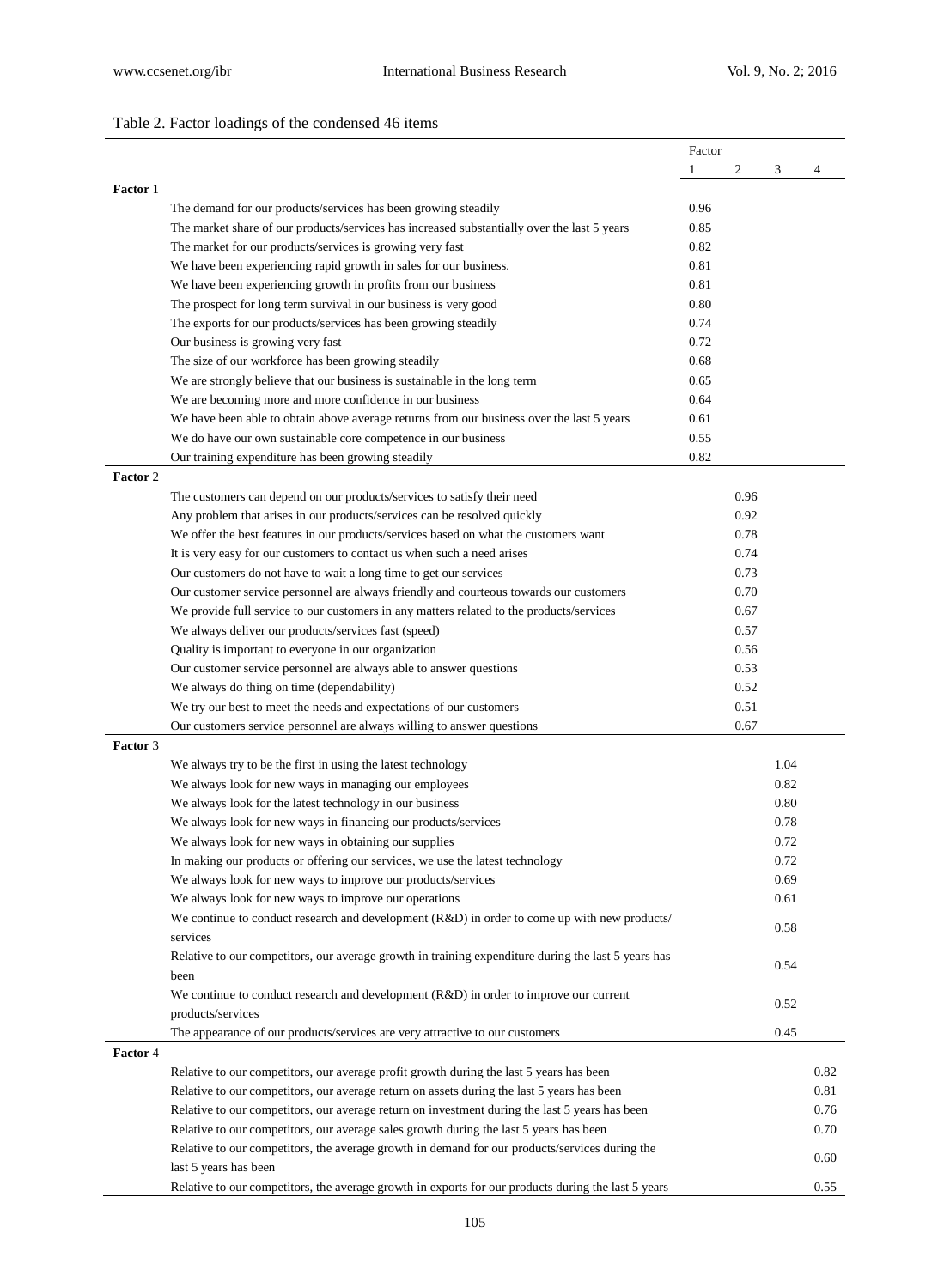| has been                                                                                     |       |      |           |      |
|----------------------------------------------------------------------------------------------|-------|------|-----------|------|
| Relative to our competitors, our average growth in the number of employees during the last 5 |       |      |           | 0.52 |
| years has been                                                                               |       |      |           |      |
| Corrected Cronbach's $(\alpha)$                                                              | 0.95  | 0.95 | 0.94 0.87 |      |
| Eigenvalue                                                                                   | 22.73 |      | 3.42 1.85 | 1.63 |
| Cumulative variance explained (%)                                                            | 49.4  | 7.43 | 4.03      | 3.54 |

CFA was performed following the procedure suggested by Anderson et al. (1988). 22 items were retained after CFA and adequate model fit was achieved with acceptable fit indices as shown in Table 3. The final acceptable model had acceptable fit indices  $(\chi/2/df = 1.416, GFI = 0.83, CFI = 0.95, NFI = 0.86, and RMSEA = 0.06$  as suggested by Hair et al. (2010).

| Variable            | Code              | Item Description                                                                                  | Factor   |
|---------------------|-------------------|---------------------------------------------------------------------------------------------------|----------|
|                     |                   |                                                                                                   | loadings |
| Competitiveness     | Perf <sub>6</sub> | We have been experiencing rapid growth in sales for our business.                                 | 0.63     |
|                     | Perf12            | We are becoming more and more confidence in our business.                                         | 0.85     |
|                     | Comp6             | We do have our own sustainable core competence in our business.                                   | 0.76     |
|                     | Comp10            | We are able to compete well with our competitors in the market.                                   | 0.68     |
| Quality             | Q <sub>4</sub>    | We provide full service to our customers in any matters related to the products/services.         | 0.70     |
|                     | Q <sub>6</sub>    | It is very easy for our customers to contact us when such a need arises.                          | 0.73     |
|                     | Q7                | We offer the best features in our products/services based on what the customers want.             | 0.81     |
|                     | Q8                | Quality is important to everyone in our organization.                                             | 0.82     |
|                     | Q10               | We try our best to meet the needs and expectations of our customers                               | 0.86     |
|                     | Perf <sub>2</sub> | We always deliver our products/services fast.                                                     | 0.79     |
|                     | Perf3             | We always do thing on time.                                                                       | 0.80     |
| Innovation          | Inn1              | In making our products/services, we use the latest technology                                     | 0.70     |
|                     | Inn2              | We always look for the latest technology in our business                                          | 0.68     |
|                     | Inn <sub>6</sub>  | We always look for new ways to improve our products/services                                      | 0.82     |
|                     | Inn7              | We always look for new ways to improve our operations                                             | 0.90     |
| Fin.<br>Performance | Fin1              | Relative to our competitors, our Average Sales Growth during the last 5 years has been            | 0.73     |
|                     | Fin2              | Relative to our competitors, our Average Profit Growth during the last 5 years has been           | 0.83     |
|                     | Fin3              | Relative to our competitors, our Average Return On Investment during the last 5 years has<br>been | 0.85     |
|                     | Fin <sub>4</sub>  | Relative to our competitors, our Average Return On Assets during the last 5 years has been        | 0.89     |
|                     |                   | Relative to our competitors, the Average Growth in Demand for our products/services               |          |
|                     | Fin5              | during the last 5 years has been                                                                  | 0.81     |
|                     |                   | Relative to our competitors, the Average Growth in Exports for our products during the last       |          |
|                     | Fin <sub>6</sub>  | 5 years has been                                                                                  | 0.62     |
|                     | Fin7              | Relative to our competitors, our Average Growth in the Number of Employees during the             | 0.61     |
|                     |                   | last 5 years has been                                                                             |          |

| Table 3. Confirmatory factor analysis summary |  |  |
|-----------------------------------------------|--|--|
|                                               |  |  |

## *5.4 Validity and Reliability Measurement*

A pilot study was conducted to check the compatibility, and face and content validities of the instrument used in the particular population and culture. The construct validity checks how well the results gained from the use of instrument fit the theory (Cavana, Delahaye, & Sekaran, 2001) and the content validity is checked by using the constructs that can be validated by peer experts. Both construct and content validities were examined in this study (Hair et al., 2010). The reliability of construct is deemed appropriate and adequate if value remains at least 0.7 for exploratory research and 0.8 for basic research (Nunnally, 1978). The Cronbach alpha and Composite Reliability (CR) were calculated for measuring reliability while Average Variance Extracted (AVE) and Average Shared Variance (ASV) were measured to examine convergent validity and discriminant of the factor structure (Table 4).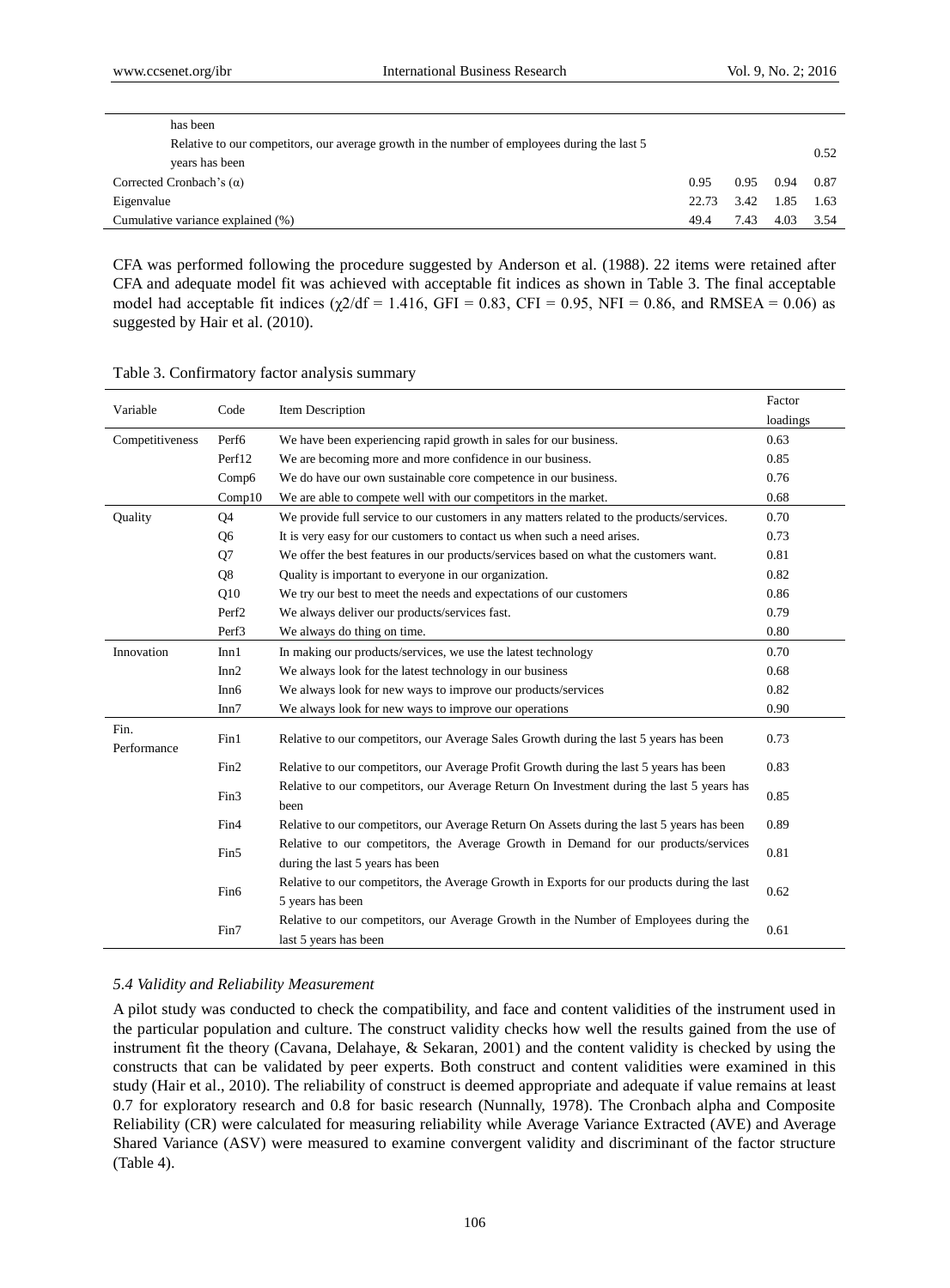#### Table 4. Assessment of validity and reliability

| Construct          | <b>CR</b>   | AVE. | – ASV |         |         |         | 4    |
|--------------------|-------------|------|-------|---------|---------|---------|------|
| 1. Competitiveness | $0.82$ 0.54 |      | 0.66  | 0.73    |         |         |      |
| 2. Quality         | 0.92        | 0.62 | 0.55  | $0.93*$ | 0.79    |         |      |
| 3. Innovation      | 0.86        | 0.61 | 0.57  | $0.94*$ | $0.83*$ | 0.78    |      |
| 4. Fin Performance | 0.91        | 0.59 | 0.15  | $0.47*$ | $0.31*$ | $0.37*$ | 0.77 |

*Note.* CR = Composite reliability; AVE = Average variance extracted; ASV = Average shared square variance; diagonal elements are square root of AVE and values below the diagonal are correlations estimates among construct.

For convergent validity, the suggested desirability range for AVE should be higher than 0.5 and greater than ASV and for discriminant validity, AVE should also be greater than ASV (except for Competitiveness) (Hair et al., 2010).

#### *5.5 SEM Result*

In stage three, in order to test the proposed IQCP model, we estimate the goodness-of-fit as suggested by Hair et.al. (2010). The hypotheses were tested using SEM because this technique provides statistical efficiency and its ability to assess the relationships comprehensively (Hair et al., 2010). Moreover, SEM techniques are particularly appropriate for the study of multiple dependence relationships such as those investigated in this research.

The model of goodness-fit-indices and *p*-statistic are reported in Figure 2. We can thus safely conclude that the model is valid and therefore, we can continue to analyze the outcome of the hypothesized effects. As can be seen in Figure 2, the strength of the relationships among the constructs was represented by the respective standardized path coefficient beta (β) with absolute values of 0.44 and above, that is, between medium to large effect as suggested by Cohen (1988). The model explains 28 percent of the variance in financial performance. The results of the analyses are discussed below.

#### **6. Testing the Hypotheses**

For the first two hypotheses (H<sub>1</sub> and H<sub>2</sub>), we found that quality has a positive significant effect (H<sub>1</sub>: β = 0.52; C.R.  $= 3.77$ ) on competitiveness. Therefore, H<sub>1</sub> is confirmed, but it has insignificant influence on financial performance  $(H_2: \beta = -0.25; C.R. = -1.03)$ . Therefore,  $H_2$  is not confirmed. However, this result also suggests that quality has a strong effect on financial performance, but only through the mediating variable of competitiveness. We take this as a partial support for  $H_2$ . The model explains 86 percent of the variance in competitiveness (Figure 2). Thus H<sub>3</sub> is accepted (H<sub>3</sub>: β = 0.89; C.R. = 10.18).

The result reveals that innovation has a large effect on building quality indicators of an organization. The relationship between innovation and competitiveness was also significant, thus H<sub>4</sub> is also accepted (H<sub>4</sub>: β = 0.44;  $C.R. = 3.12$ ). However, the path between innovation and financial performance was found to be insignificant (H<sub>5</sub>:  $\beta$  = -0.35; C.R. = -1.03). However, the result reveals that, as expected, innovation has a strong effect on financial performance but only through the mediating variable, competitiveness. Thus,  $H<sub>5</sub>$  is partially confirmed. The model explains 79 percent of the variance in quality (Figure 2). Inspection of the coefficient (H<sub>6</sub>: β = 0.1.02; C.R.  $= 3.36$ ) indicates that, as expected, competitiveness has significant positive impact on financial performance, thus,  $H_6$  is accepted.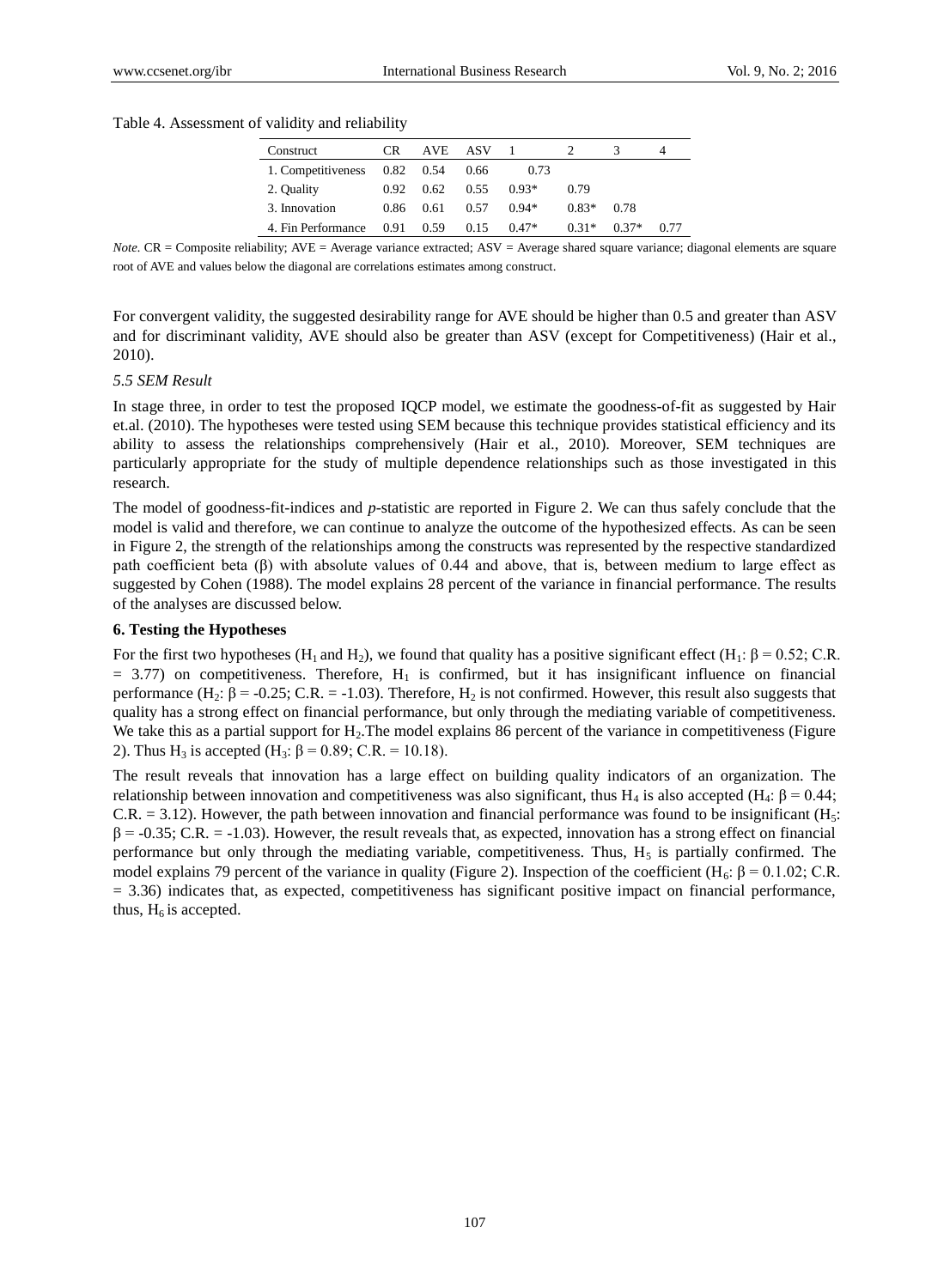

Figure 3. Structural equation model results

For the next three hypotheses  $(H_3, H_4 \text{ and } H_5)$ , we found that innovation was positively related to quality. The research hypotheses were confirmed and partially confirmed through SEM in order of their presentation as summarized in Table 5.

|  |  |  | Table 5. Summary of results of hypotheses |
|--|--|--|-------------------------------------------|
|  |  |  |                                           |

|                | <b>Hypothesis</b>                                                                     | Supported                                |
|----------------|---------------------------------------------------------------------------------------|------------------------------------------|
| $H_1$ .        | There is a significant relationship between quality and competitiveness.              | Accepted                                 |
| $H2$ .         | There is a significant relationship between quality and financial performance         | Partially (only through competitiveness) |
| H <sub>3</sub> | There is a significant relationship between innovation and quality                    | Accepted                                 |
| $H_4$          | There is a significant relationship between innovation and competitiveness            | Accepted                                 |
| $H_5$ .        | There is a significant relationship between innovation and financial performance      | Partially (only through competitiveness) |
| $H_6$          | There is a significant relationship between competitiveness and financial performance | Accepted                                 |

#### **7. Discussion**

From the results we are able to observe the relationships between quality, innovation, competitiveness, and financial performance of the Saudi firms. First, we found that quality positively and significantly influences the competitiveness of the firms. Second, we found that quality also positively and significantly influences financial performance of the firms but only through the mediating variable of competitiveness. Thus, the importance of a firm to be competitive vis-a-vis it competitors is well demonstrated from this research. Third, we found that innovation has a significant positive influence on quality as well as on financial performance of the firms. Fourth, we found significant positive effects of innovation on financial performance of the firm, but only through the mediating variable of competitiveness. Thus, competitiveness of the firms was again found to be a mediating factor in the financial performance of the firms. Finally, we found significant positive effects of competitiveness on financial performance of the firms. Our findings on the manufacturing firms in Saudi Arabia have confirmed the importance of the various indicators to competitiveness and financial performance of firms, namely, quality (e.g., Lecerf, 2012; Louart & Martin, 2012; Rong et al., 2015, Hult et al., 2004; Laforet & Tann, 2006), and innovation (e.g., Denton, 1999; Mole & Worral, 2001; Pratali, 2003; Szeto, 2000; Zain & Kassim, 2010; Tsoukatos & Voulgaris, 2014, Karacaoglu et al., 2012; Tseng et al., 2013) as reported by other researchers in other parts of the world. Furthermore, our study has discovered the important mediating role played by competitiveness in the positive effects of quality and innovation on financial performance of the firms. This is in line with previous research exhibiting the effectiveness of TQM consequential in competitive advantage and improved performance (Al-Otaibi et al., 2015; Salem et al., 2014).

### **8. Managerial Implications**

There are number of implications that can be drawn from the findings of this research. First, Saudi managers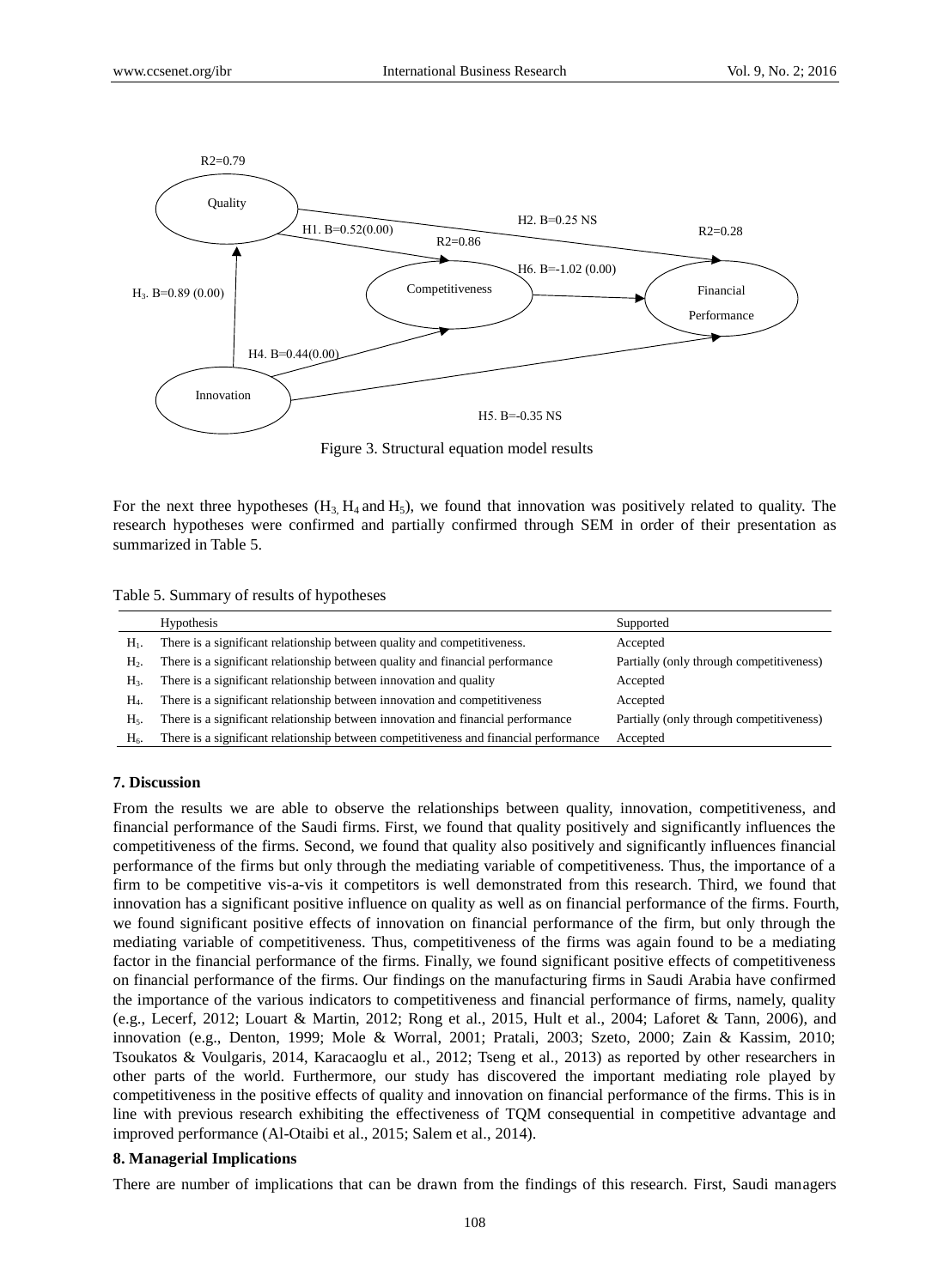need to ensure that their firms are focused on producing quality products and services to their customers. This enables the firms to be competitive enough to face their rivals in the industry as well as to achieve better financial performance. Second, Saudi managers need to promote innovations in their firms since innovations can positively influence quality of their products/services in addition to the competiveness of their firms. Third, they should understand that the competitiveness of their firm will positively affects the financial performance of their firms. Finally, Saudi managers need to make sure that their firms are competitive as compared to their rivals in their industry since competitiveness mediates the influence of innovation and quality on their financial performance. Hence, they need to develop certain competencies and competitive advantage in their efforts to win competition. Particularly in the Saudi Arabian environment, there is a strong need to ensure the quality of firms to attain competitive advantage resultant into their financial success.

The disclosures from this study have given proof that the conceptualization of quality indicators, innovation indicators, competitiveness and financial performance made in this examination and its subsequent operationalization through the instrument thought seriously about complexities in the degree to which each individual measure or thing added to the general composite scale. This gives a more sensible representation of the data. The fit estimation of the model structure in reminiscent of manner exhibited beneficial as it displays that the indicator variables adding to the general estimation of the outcome variables are significant measures of the fundamental measurement of quality, competitive advantage, and financial performance. Notwithstanding, any instrument can be subjected to further refinement and we encourage typical analysts to corrode improving it further.

## **References**

- Ahire, S. L., Golhar, D. Y., Waller, M. W. (1996). Development and validation of TQM implementation constructs. *Decision Sciences, 27*, 23-56. <http://dx.doi.org/10.1111/j.1540-5915.1996.tb00842.x>
- Al-Otaibi, F. M. S., Alharbi, M. F., & Almeleehan, A. (2015). Effect of Total Quality Management Practices Factors on the Competitiveness: Evidence from Saudi Arabia. *International Journal of Business and Management, 10,* 85. <http://dx.doi.org/10.5539/ijbm.v10n5p85>
- Anderson, J. C., & Gerbing, D. W. (1988). Structural equation modeling in practice: A review and recommended two-step approach. *Psychological Bulletin, 103,* 411-423. <http://dx.doi.org/10.1037/0033-2909.103.3.411>
- Bell, M., & Omachonu, V. (2011). Quality system implementation process for business success. *International Journal of Quality & Reliability Management, 28,* 723-734. <http://dx.doi.org/10.1108/02656711111150814>
- Bentler, P. M. (1990). Comparative fit indexes in structural models. *Psychological Bulletin, 107,* 238-246. <http://dx.doi.org/10.1037/0033-2909.107.2.238>
- Bolwijn, P. T., & Kumpe, T. (1990). Manufacturing in the 1990s-productivity, flexibility, and innovation. *Long Range Planning, 23*, 44-57. [http://dx.doi.org/10.1016/0024-6301\(90\)90151-S](http://dx.doi.org/10.1016/0024-6301(90)90151-S)
- Bourne M., Neely A., Platts, K., & Mills, J. (2002). The success and failure of performance measurement initiatives: Perceptions of participating managers. *International Journal of Operations & Production Management, 22*, 1288-1310. <http://dx.doi.org/10.1108/01443570210450329>
- Burns, T., & Stalker, G. M. (1961). *The Management of Innovation*. London: Tavistock Publications.
- Butler, P., & [Collins](http://www.emeraldinsight.com/action/doSearch?ContribStored=Collins%2C+N), N. (1996). Strategic analysis in political markets. *European Journal of Marketing, 30,*  25-36. <http://dx.doi.org/10.1108/03090569610149773>
- Calantone, R., Cavusgil, S., & Zhao, Y. (2002). Learning orientation, firm innovation capability, and firm performance. *Industrial Marketing Management, 31,* 515-24. [http://dx.doi.org/10.1016/S0019-8501\(01\)00203-6](http://dx.doi.org/10.1016/S0019-8501(01)00203-6)
- Capitanio, F., Coppola, A., & Pascucci, S. (2009). Indications for drivers of innovation in the food sector. *British Food Journal, 111,* 820-838. <http://dx.doi.org/10.1108/00070700910980946>
- Capon, N., Farley, J. U., & Hoenig, S. (1990). Determinants of financial performance: A meta-analysis. *Management Science, 36,* 1143-1159. <http://dx.doi.org/10.1287/mnsc.36.10.1143>
- Cavana, R. Y., Delahaye, B. L., & Sekaran, U. (2001). *Applied Business Research: Qualitative and Quantitative Methods*. John Wiley & Sons Australia Limited.
- Cohen, J. (1988). *Statistical power analysis for the behavioral sciences* (2nd ed.). Lawrence Earlbaum Associates, Hillsdale, NJ.
- Dean, J. W., & Bowen, D. E. (1994). Management theory and total quality: Improving research and practice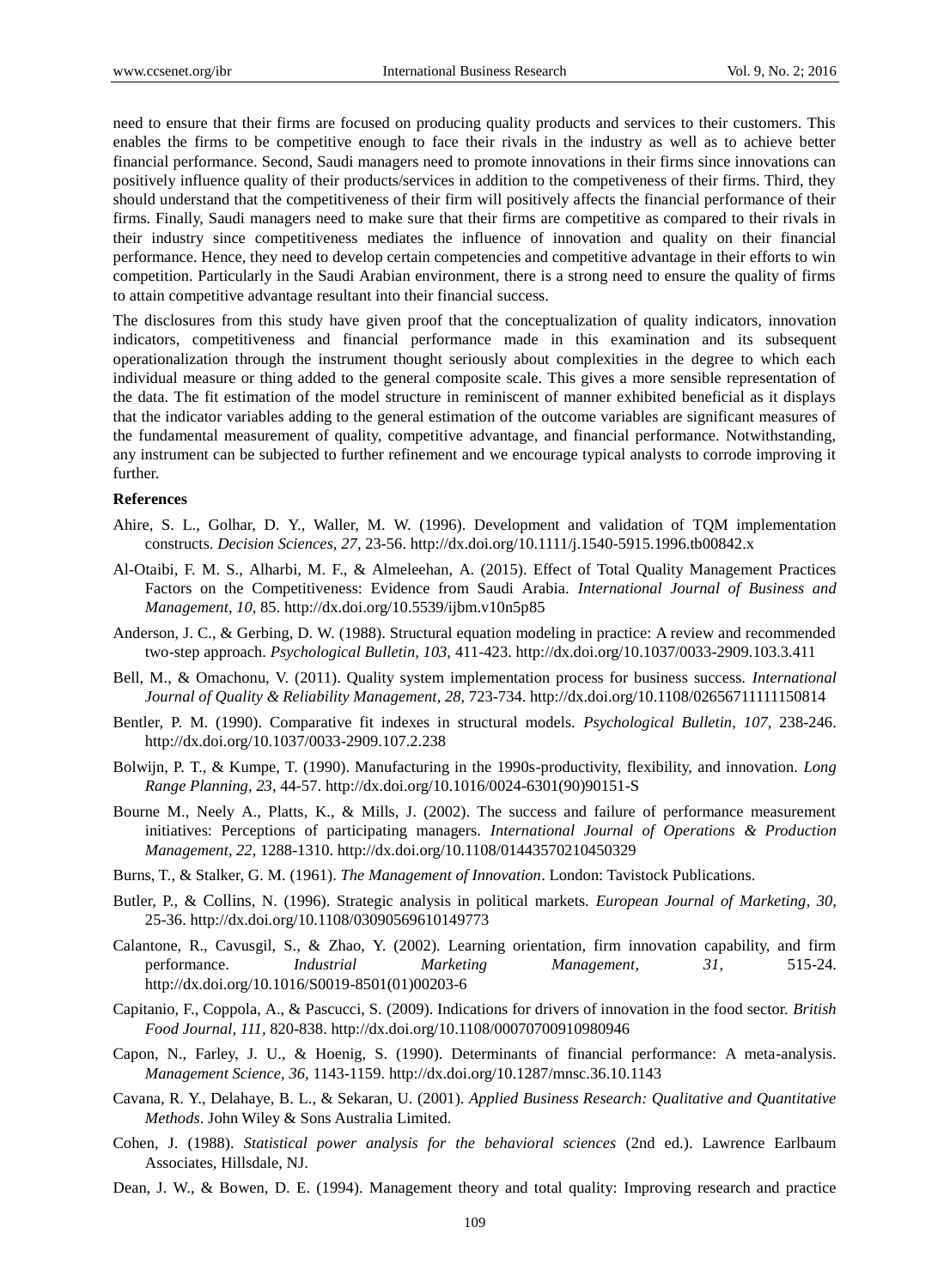through theory development. *Academy of Management Review, 19,* 392-418.

- Debackere, K., Van Looy, B., & Vliegen, J. (1997). A process view on managing quality during the creation of technical innovations: Lessons from field research. *R&D Management, 27,* 197-211. <http://dx.doi.org/10.1111/1467-9310.00057>
- Denton, D. K. (1999). Gaining competitiveness through innovation. *European Journal of Innovation Management, 2,* 82-85[. http://dx.doi.org/10.1108/14601069910269790](http://dx.doi.org/10.1108/14601069910269790)
- Dilk, C., Gleich, R., Wald, A., & Motwani, J. (2008). State and development of innovation networks: Evidence from the European vehicle sector. *Management Decision, 46,* 691-701. <http://dx.doi.org/10.1108/00251740810873455>
- Eisenhardt, K. M., & Tabrizi, B. N. (1995). Accelerating adaptive processes: Product innovation in the global computer industry. *Administrative Science Quarterly, 40,* 84-110. <http://dx.doi.org/10.2307/2393701>
- [Feurer](http://www.emeraldinsight.com/action/doSearch?ContribStored=Feurer%2C+R), R., & [Chaharbaghi](http://www.emeraldinsight.com/action/doSearch?ContribStored=Chaharbaghi%2C+K), K. (1994). Defining Competitiveness: A Holistic Approach. *Management Decision, 32,* 49-58. <http://dx.doi.org/10.1108/00251749410054819>
- Flynn, B. B. (1994). The relationship between quality management practices, infrastructure and fast product innovation. *Benchmarking for Quality Management & Technology, 1,* 48-64. <http://dx.doi.org/10.1108/14635779410056886>
- Franceschini, F., Galetto, M., & Maisano, D. (2006). Classification of performance and quality indicators in manufacturing. *International Journal of Services and Operations Managemen*t*, 2,* 294-311. <http://dx.doi.org/10.1504/IJSOM.2006.009862>
- Garland, R. (1991). The mid-point on rating scale: Is it desirable? *Marketing Bulletin, 2,* 66-70.
- Grawe, S., Chen, H., & Daugherty, P. (2009). The Relationship Between Strategic Orientation, Service Innovation, and Performance. *International Journal of Physical Distribution and Logistics Management, 39*(4), 282-300. <http://dx.doi.org/10.1108/09600030910962249>
- Gummersson, E. (1993). Service productivity, service quality and profitability. *Proceedings of the 8th International Conference of the Operations Management Association*, Warwick, UK.
- Grunert, K., Hermsen, H., Meulenberg, M., Kuiper, E., Ottowitz, T., Declerck, F., Traill, B., & Göransson, G. (1997). A framework for analyzing innovation in the food sector. In B. Traill, & K. Grunert (Eds.), *Product and Process Innovation in the Food Industry* (pp. 1-37). Blackie Academic & Professional, London. [http://dx.doi.org/10.1007/978-1-4613-1133-1\\_1](http://dx.doi.org/10.1007/978-1-4613-1133-1_1)
- Hair, J. F., Black, W. C., Babin, B. J., & Anderson, R. E. (2010). *Multivariate Data Analysis.* New Jersey: Pearson-Prentice Hall.
- Hamel, G., & Prahalad, C. K. (1994). *Competing for the Future*. Boston, MA: Harvard Business School Press.
- Hine, D., & Ryan, N. (1999). Small service firms-creating value through Innovation. *Managing Service Quality, 9,* 411-422. <http://dx.doi.org/10.1108/09604529910302109>
- [Hitt,](http://www.amazon.com/s/ref=dp_byline_sr_book_1?ie=UTF8&field-author=Michael+A.+Hitt&search-alias=books&text=Michael+A.+Hitt&sort=relevancerank) M. A., & [Hoskisson,](http://www.amazon.com/s/ref=dp_byline_sr_book_3?ie=UTF8&field-author=Robert+E.+Hoskisson&search-alias=books&text=Robert+E.+Hoskisson&sort=relevancerank) R. E. (2013). *Strategic Management: Concepts: Competitiveness and Globalization*. Stamford, CT: Cengage Learning.
- Huizinga, E. (2000). *Innovation management, how frontrunners stay ahead.* Unpublished PhD thesis, University of Maastricht, Maastricht.
- Hult, G. T. M., Hurley, R. F., & Knight, G. A. (2004). Innovativeness: Its antecedents and impact on business performance. *Industrial Marketing Management, 33*, 429-438. <http://dx.doi.org/10.1016/j.indmarman.2003.08.015>
- Hurley, F., & Hult, M. (1998). Innovation, market orientation, and organizational learning: An integration and empirical examination. *Journal of Marketing, 62,* 42-54. <http://dx.doi.org/10.2307/1251742>
- Johannessen, J., Olsen, B., & Lumpkin, G. T. (2001). Innovation as newness: What is new, how new, and new to whom? *European Journal of Innovation Management, 4*, 20-31. <http://dx.doi.org/10.1108/14601060110365547>
- Kandampully, J. (2002). Innovation as the core competency of a service organization: The role of technology, knowledge and networks. *European Journal of Innovation Management, 5,* 18-26. <http://dx.doi.org/10.1108/14601060210415144>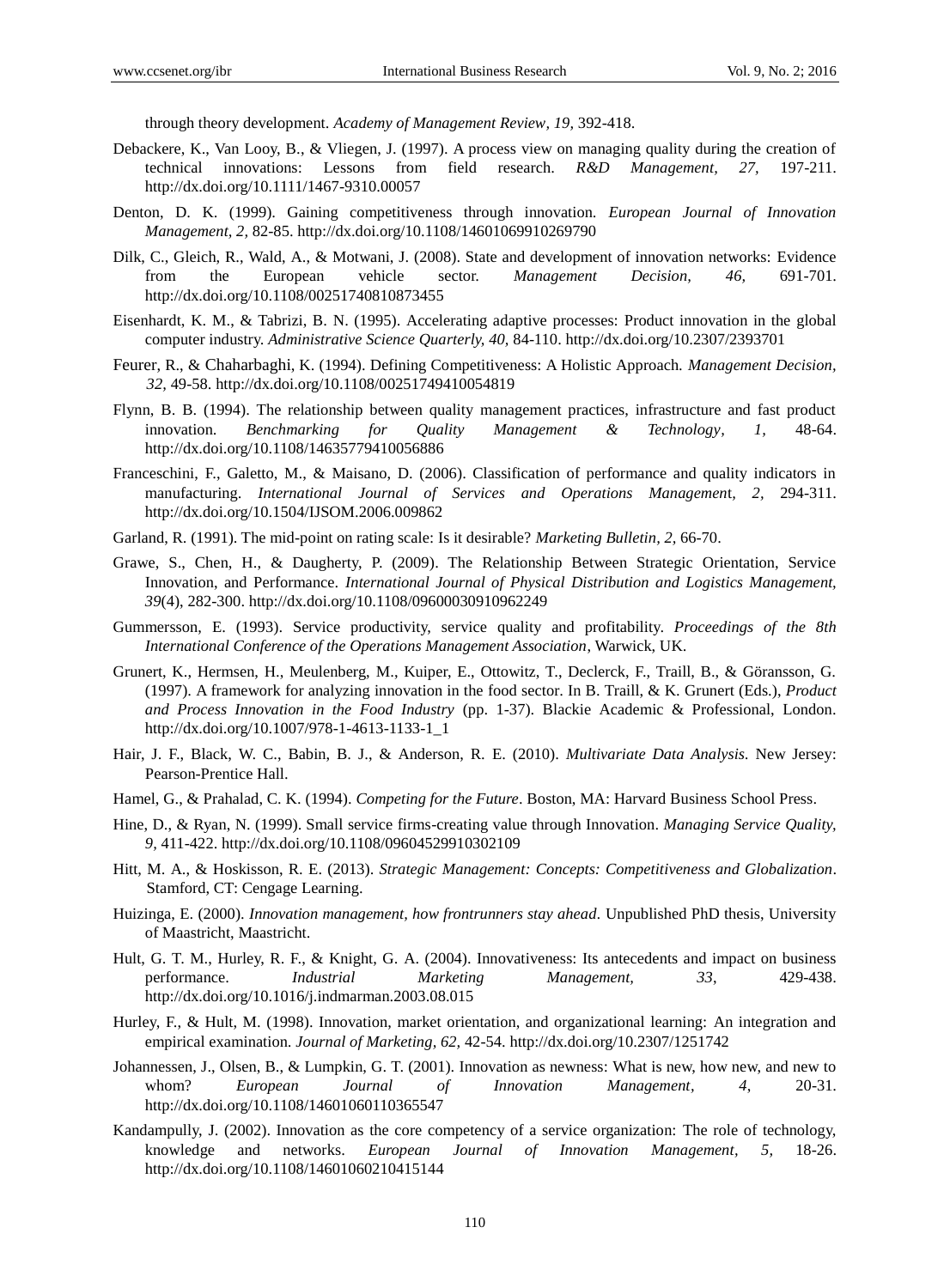- Karacaoglu, K., Bayrakdaroglu, A., & San, F. B. (2012). The Impact of Corporate Entrepreneurship on Firms' Financial Performance: Evidence from Istanbul Stock Exchange Firms. *International Business Research, 6,*  163. <http://dx.doi.org/10.5539/ibr.v6n1p163>
- King, N. (1989). *Innovation in elderly care organizations: Process and attitude.* Unpublished PhD thesis, University of Sheffield, Sheffield.
- Kmieciak, R., Michna, A., & Meczynska, A. (2012). Innovativeness, empowerment and IT capability: Evidence from SMEs. *Industrial Management & Data Systems, 112,* 707-728. <http://dx.doi.org/10.1108/02635571211232280>
- Kodish, J. L., Gibson, G. V., & Amos, J. W. (1995). The development and operation of an agile manufacturing consortium: The case of AAMRC. *Proceedings of the Fourth Annual Conference on Models, Metrics and Pilots, 2*, Atlanta, Georgia.
- Kuei, C., Madu, C. N., & Lin, C. (2001). The relationship between supply chain quality management practices and organizational performance. *International Journal of Quality & Reliability Management*, 18, 864-872. <http://dx.doi.org/10.1108/EUM0000000006031>
- Laforet, S., & Tann, J. (2006). Innovative characteristics of small manufacturing firms. *Journal of Small Business and Enterprise Development, 13*, 363-380. <http://dx.doi.org/10.1108/14626000610680253>
- Lanjouw, J. O., & Schankerman, M. (2004). Patent Quality and Research Productivity: Measuring Innovation with Multiple Indicators. *The Economic Journal, 114,* 441-465. <http://dx.doi.org/10.1111/j.1468-0297.2004.00216.x>
- Lecerf, M.-A. (2012). Internationalization and Innovation: The Effects of a Strategy Mix on the Economic Performance of French SMEs. *International Business Research, 5*(2).
- Lin, C. Y. & Chen, M. Y. (2007). Does innovation lead to performance? An empirical study of SMEs in Taiwan. *Management Research News, 30,* 115-132. <http://dx.doi.org/10.1108/01409170710722955>
- Linder, J. C. (2006). Does innovation drive profitable growth? New metrics for a complete picture. *Journal of Business Strategy, 27*, 38-44. <http://dx.doi.org/10.1108/02756660610692699>
- Lovelace, K., Shapiro, L., & Weingart, R. (2001). Maximizing cross-functional new product teams' innovativeness and constraint adherence: A conflict communications perspective. *Academy of Management Journal, 44*, 779-93. <http://dx.doi.org/10.2307/3069415>
- Louart, P., & Martin, A. (2012). Small and Medium-sized Enterprises and Their Attitudes towards Internationalization and Innovation. *International Business Research, 5*(14). <http://dx.doi.org/10.5539/ibr.v5n6p14>
- Low, D. R., Chapman, R. L., & Sloan, T. R. (2007). Inter-relationships between innovation and market orientation in SMEs. *Management Research News, 30,* 878-891. <http://dx.doi.org/10.1108/01409170710833321>
- Madu, C. N., Kuei, C., & Lin, C. (1995). A Comparative Analysis of Quality Practice in Manufacturing Firms in the U.S. and Taiwan. *Decision Sciences, 26,* 621-635. <http://dx.doi.org/10.1111/j.1540-5915.1995.tb01443.x>
- Madu, C. N., Kuei, C., & Jacob, R. A. (1996). An empirical assessment of the influence of quality dimensions on oeganizational performance. *International Journal of Production Research, 34*, 1943-1962. <http://dx.doi.org/10.1080/00207549608905006>
- Maignan, I., & Ferrell, O. C. (2000). Measuring corporate citizenship in two countries: The case of the United States and France. *Journal of Business Ethics, 23*, 283-297. <http://dx.doi.org/10.1023/A:1006262325211>
- Maignan, I., Ferrell, O. C., & Hult, G. T. M. (1999). Corporate citizenship: Cultural antecedents and business benefits. *Journal of the Academy of Marketing Science, 27*, 455-469. <http://dx.doi.org/10.1177/0092070399274005>
- Mehra, S., Joyal, A. D., & Rhee, M. (2011). On adopting quality orientation as an operations philosophy to improve business performance in banking services. *International Journal of Quality & Reliability Management, 28,* 951-968. <http://dx.doi.org/10.1108/02656711111172531>
- Mole, K., & Worrall, L. (2001). Innovation, business performance, and regional competitiveness in the West Midlands: Evidence from the West Midlands business survey. *European Business Review, 13*, 353-364. <http://dx.doi.org/10.1108/EUM0000000006198>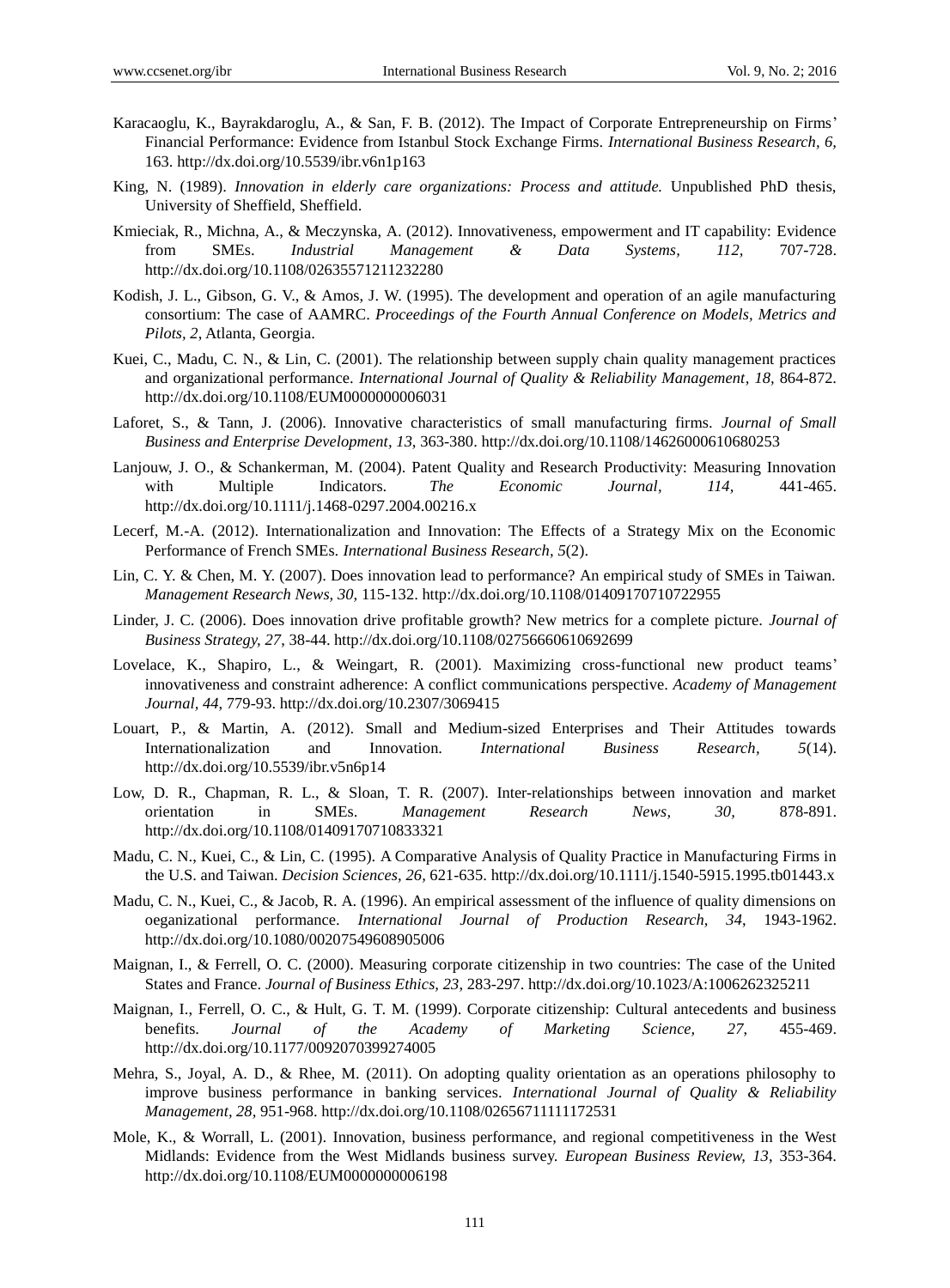- Montes, F. J. L., Moreno, A. R., & Fernández, L. M. M. (2004). Assessing the organizational climate and contractual relationship for perceptions of support for innovation. *International Journal of Manpower, 25,* 167-180. <http://dx.doi.org/10.1108/01437720410535972>
- Nunnally, J. C. (1978). *Psychometric theory*. McGraw-Hill.
- Nyström, H. (1990). *Technological and Market Innovation; Strategies for Product and Company Development.* Chichester: John Wiley & Sons.
- Oke, A. (2007). Innovation Types and Innovation Management Practices in Service Companies. *International Journal of Operations & Production Management, 27,* 564-587. <http://dx.doi.org/10.1108/01443570710750268>
- Ota, M., Hazama, Y., & Samson, D. (2013). Japanese Innovation Processes. *International Journal of Operations & Production Management, 33,* 275-295. <http://dx.doi.org/10.1108/01443571311300773>
- Podsakoff, P. M., MacKenzie, S. B., Lee, J. Y., & Podsakoff, N. P. (2003). Common method biases in behavioral research: A critical review of the literature and recommended remedies. *Journal of Applied Psychology, 88,*  879-903. <http://dx.doi.org/10.1037/0021-9010.88.5.879>
- Politis, J. D. (2005). Dispersed leadership predictor of the work environment for creativity and productivity. *European Journal Innovation Management, 8,* 182-204. <http://dx.doi.org/10.1108/14601060510594693>
- Prahalad, C. K., & Hamel, G. (1990). The Core Competence of the Corporation. *Harvard Business Review,*  79-91.
- Prajogo, D. I. (2005). The comparative analysis of TQM practices and quality performance between manufacturing and service firms. *International Journal of Service Industry Management, 16, 217-28.* <http://dx.doi.org/10.1108/09564230510601378>
- Prajogo, D. I., & Sohal, A. S. (2003). The relationship between TQM practices, quality performance, and innovation performance: An empirical examination. *International Journal of Quality & Reliability Management, 20,* 901-918. <http://dx.doi.org/10.1108/02656710310493625>
- Pratali, P. (2003). Strategic management of technological innovations in the small and medium enterprises. *European Journal of Innovation Management, 6,* 18-31. <http://dx.doi.org/10.1108/14601060310456300>
- Rama, R. (1996). Empirical study on sources of innovation in international food and beverage industry. *Agribusiness, 12,* 123-134. http://dx.doi.org/10.1002/(SICI)1520-6297(199603/04)12:2<123:AID-AGR2>3.0.CO;2-4
- Rama, R. (2008). *Handbook of Innovation in the Food and Drink Industry.* New York, NY: The Haworth Press.
- Richard, P. J., Devinny, T. M., Yip, G., & Johnson, G. (n. d.). *Measuring Organizational Performance as a Dependent Variable: Towards Methodological Best Practice.*
- Rickards, T. (1985). *Stimulating Innovation*. London, UK: Frances Pinter.
- Rong, D., Ming, X., & Limsupanark, J. (2015). The Theoretical Study and Empirical Research Process of Service Innovation: A Literature Review. *International Business Research, 8*(1). <http://dx.doi.org/10.5539/ibr.v8n11p1>
- Salem, M. I. (2014). Building An Entrepreneurial Economy: Evidence From Developing Countries. *International Business & Economics Research Journal, 13*(3), 629-636.
- Samson, D., & Terziovski, M. (1999). The relationship between total quality management practices and operational performance. *Journal of Operations Management, 17*, 393-409. [http://dx.doi.org/10.1016/S0272-6963\(98\)00046-1](http://dx.doi.org/10.1016/S0272-6963(98)00046-1)
- Schuurman, H. (1997). Quality Management and Competitiveness-The Diffusion of the ISO 9000 Standards in Latin America and Recommendations for Government Strategies. *United Nations, Division of Production, Productivity and Management,* Santiago, Chile.
- Searcy, C. (2011). Updating corporate sustainability performance measurement systems. *Measuring Business Excellence, 15,* 44-56. <http://dx.doi.org/10.1108/13683041111131619>
- Simon, H. (2009). Hidden Champions of the Twenty-first Century. *The Success Strategies of Unknown World Market Leaders,* Springer, New York, NY. <http://dx.doi.org/10.1007/978-0-387-98147-5>
- Singh, R. K., Garg, S. K., & Deshmukh, S. G. (2008). Competency and performance analysis of Indian *SMEs*